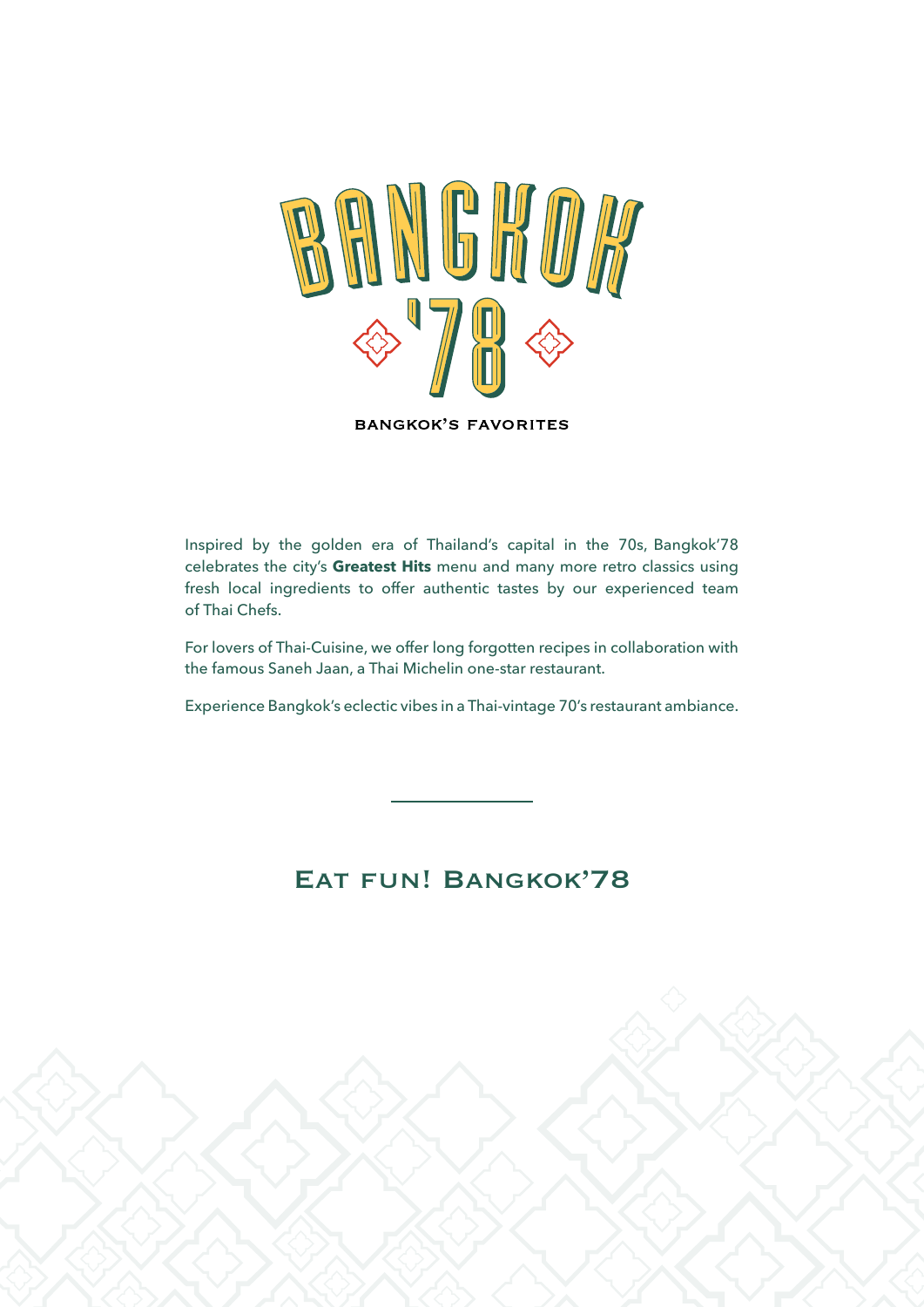# ของทานเล่น เรียกน้ำย่อย APPETIZERS

| ถุงทองไส้ไก่ $\widetilde{a^{\text{uniform}}}$                                                                                                           | 190 |
|---------------------------------------------------------------------------------------------------------------------------------------------------------|-----|
| Fried minced chicken dumplings                                                                                                                          |     |
| กฺยช่ายทอด<br>Pan-fried Chinese chive cakes with chili soy sauce                                                                                        | 190 |
| ปอเปี๊ยะพัก<br>Vegetable spring rolls with plum sauce                                                                                                   | 190 |
| ไก่ทอดพริกเกลือ<br>Deep-fried chicken with chili and salt                                                                                               | 220 |
| ยำมะเขื่อยาวหมูสับ<br>Grilled long eggplant spicy salad with minced pork and soft-boiled egg                                                            | 220 |
| หมูสามชั้นทอดน้ำปลา<br>Deep-fried pork belly with fish sauce                                                                                            | 220 |
| nอดมันปลากราย <sup><i>ฝีนี้เป็นหนึ่</i>ว</sup><br>Fried fish cakes with sweet and sour sauce<br>*Freshly made upon order, up to 20 minutes cooking time | 250 |
| กังเล็กทอดพริกหอม<br>Deep-fried crispy shrimps with Northern herbs and spices                                                                           | 250 |
| ดอกขจรพัดวันเส้นและแหนม<br>Cowslip flowers stir-fry with glass noodles and fermented sour pork                                                          | 250 |
| คอหมูย่าง น้ำจิ้มแจ่วและแจ่วปลาร้า<br>Grilled pork neck with dried chili sauce and fermented fish chili sauce                                           | 250 |
| auni<br>ยำวันเส้นหมูและตับ<br>Spicy glass noodle salad with pork and liver                                                                              | 260 |
| ข้าวมันสัมตำหมูฟอย $\widetilde{a}$ น่พื้นพุ่ $\lambda$<br>Coconut rice, papaya salad and shredded pork                                                  | 290 |
| ปอเปี๊ยะกัง<br>Prawn spring rolls with plum sauce                                                                                                       | 300 |
| ลูกชิันกัง<br>Fried shrimp balls with pork and egg white, served with sweet and sour sauce<br>and peanut sauce                                          | 320 |
| ยำสัมโอกังสด $\widetilde{u}$ ม่พื้นหนึ่ง<br>Spicy pomelo salad with prawns and crispy shrimps                                                           | 350 |
| เสือร้องไห้ น้ำจิ้มแจ่วและแจ่วปลาร้า<br>Grilled marinated Black Angus beef brisket with dried chili sauce<br>and fermented fish chili sauce             | 350 |

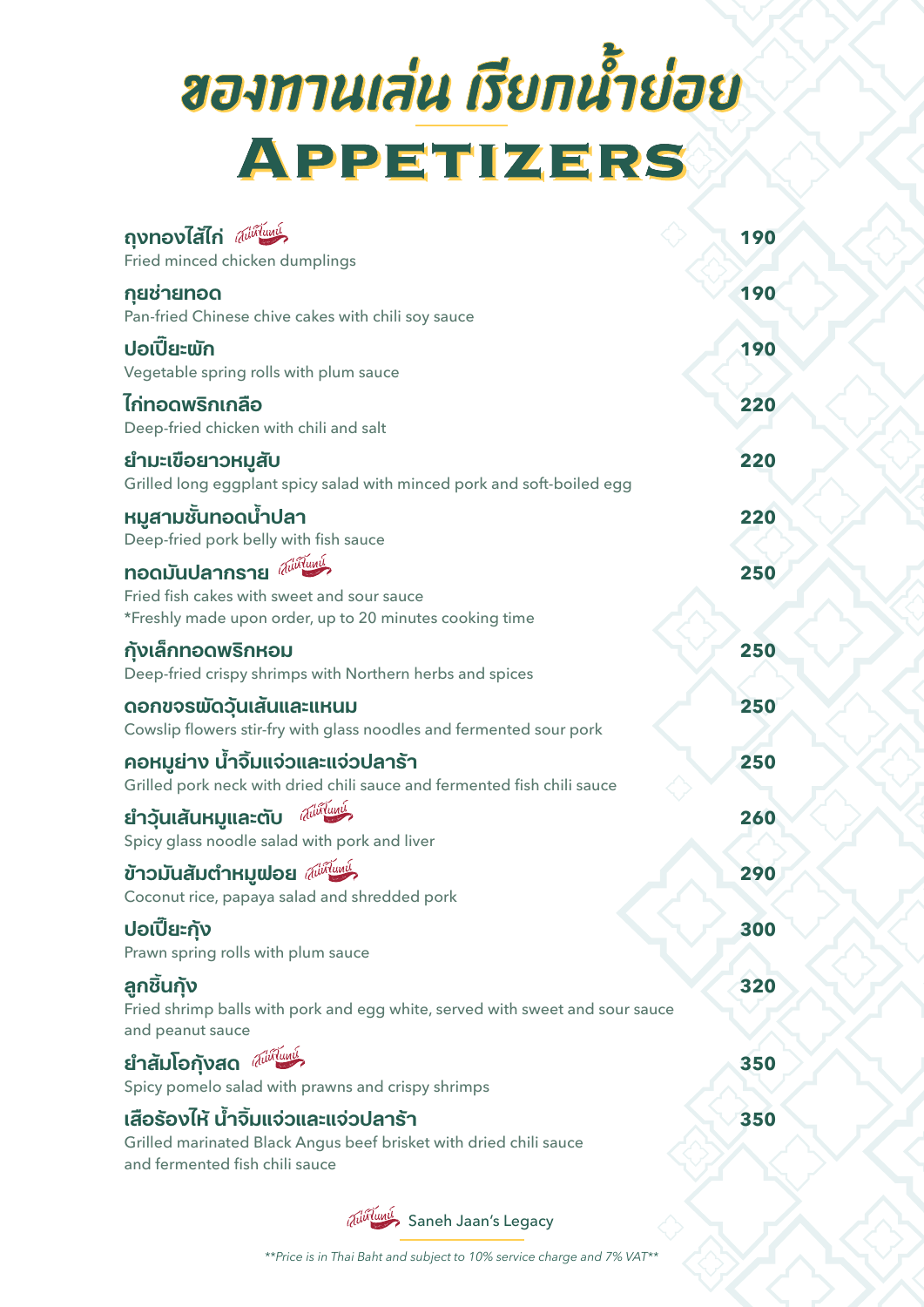# มนูต้มและแกง ซดดล่องคอ<br>Soup & CURRY

| <b>แกงจืดไข่น้ำ</b><br>Omelet soup with minced pork, cabbage, spring onion and garlic                                                                             | 240 |
|-------------------------------------------------------------------------------------------------------------------------------------------------------------------|-----|
| ตัมยำปลากะพงน้ำใส<br>Seabass Tom Yum clear soup with kaffir lime, lemongrass and mushroom                                                                         | 290 |
| ตัมข่าไก่หัวปลี<br>Coconut chicken soup with galangal and banana blossom                                                                                          | 290 |
| แกงรัญจวนหมู <i>ฝีน่หืนหน</i> ึ่ว<br>Pork curry with fermented shrimp paste chili sauce                                                                           | 290 |
| หมูพะโล้เต้าเจี้ยวสูตรโบราณ <i>ฝีนี้ในมุ่ง</i><br>Stewed pork and eggs in five spices and fermented bean paste                                                    | 290 |
| โรตีแกงเขียวหวานไก่ <sup>(สู่มั่ง</sup> แห <sup>้ง</sup><br>Thai green curry with chicken, eggplant, sweet basil,<br>red chili and coconut milk, served with roti | 390 |
| มัสมั่นไก่ <i>สม่นี่น</i> หนึ่ง<br>Chicken Massamun curry                                                                                                         | 390 |
| แกงมอญคอหมูย่าง<br>Mon red curry with grilled pork neck                                                                                                           | 390 |
| <b>แกงเหลืองพริกสดปลากะพง</b><br>Southern Thai yellow curry with sea bass                                                                                         | 390 |
| ตัมยำกังน้ำขันหรือน้ำใส<br>Prawn Tom Yum soup with kaffir lime, lemongrass and mushroom<br>(selection of creamy or clear soup)                                    | 390 |
| ้แกงคั่วใบชะพลูกังและปู เสิร์ฟพร้อมขนมจีนและไข่ต้ม<br>Betel leaves curry with crab meat and prawn, served with rice noodles<br>and soft-boiled egg                | 490 |

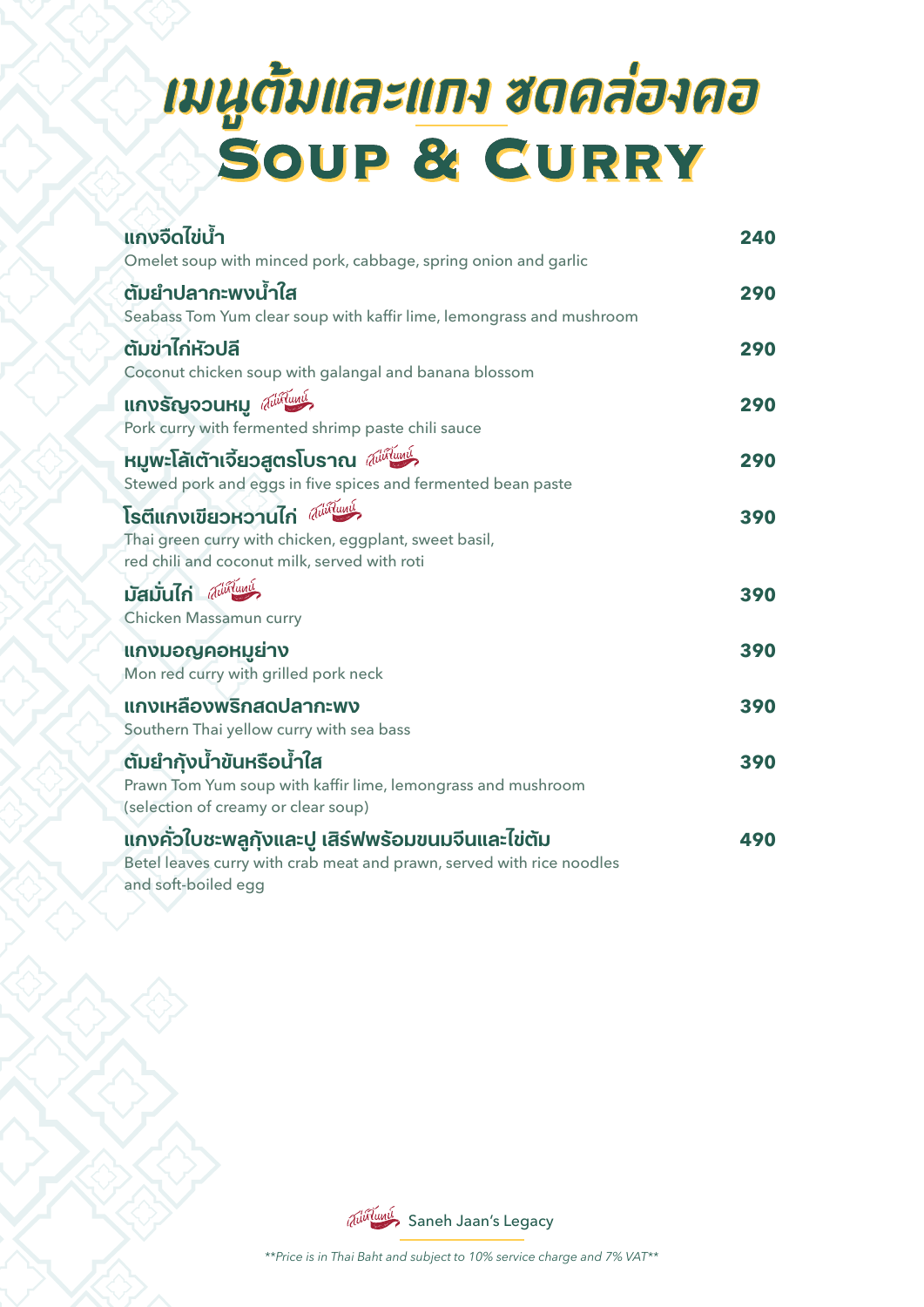# จานหลักจานโปรด **MAIN DISH**

| ไข่เจียวหมูสับ<br>Thai-style omelet with minced pork<br>*Freshly made upon order, up 15 minutes cooking time                                                                                                                                   |                                                                                                                    | 220 |
|------------------------------------------------------------------------------------------------------------------------------------------------------------------------------------------------------------------------------------------------|--------------------------------------------------------------------------------------------------------------------|-----|
| มะเขือยาวพัดหมูสับ<br>Long eggplant stir-fry with minced pork, garlic, chili and sweet basil                                                                                                                                                   |                                                                                                                    | 220 |
| ไข่ยัดไสัหมูสับ<br>Thai omelet stuffed with minced pork, tomato and onion                                                                                                                                                                      |                                                                                                                    | 220 |
| พัดยอดฟักแม้วเห็ดหอมกระเทียมโทน<br>Chayote leaves stir-fry with mushrooms and garlic                                                                                                                                                           |                                                                                                                    | 220 |
| ໄก่ພັດເມົດມະມ່ວง<br>Chicken stir-fry with cashew nuts, onion, chili and spring onion                                                                                                                                                           |                                                                                                                    | 220 |
| พัดพักบุ้งหมูกรอบ<br>Morning glory stir-fry with garlic, chili and crispy pork                                                                                                                                                                 |                                                                                                                    | 220 |
| พัดคะน้าปลาเค็ม<br>Chinese kale stir-fry with salted fish                                                                                                                                                                                      |                                                                                                                    | 220 |
| ห่อหมกปลาช่อนนา $\widetilde{w}$ นี้พี่แพ่<br>Steamed curried fish in banana leaves<br>*Freshly made upon order, up 20 minutes cooking time                                                                                                     |                                                                                                                    | 320 |
| กังพัดพริกขี้หนูสวน<br>Prawn stir fry with bird's eye chili and garlic                                                                                                                                                                         |                                                                                                                    | 390 |
| เนื้อพัดพริกแกงใต้หน่อไม้ดอง<br>Black Angus beef stir-fry with Southern Thai curry paste, peppercorn,<br>finger root, chili and pickled bamboo shoot                                                                                           |                                                                                                                    | 390 |
| ข้าวตัมก๊ย<br>Boiled jasmine rice with pandan<br>Please select 5 choices of side dishes:<br>• ยำไข่เค็ม Salted egg salad with shallot and chili<br>• หมูสับพัดหนำเลี้ยบ Minced pork stir-fry with black olive                                  | · <i>l</i> ollowald Preserved radish stir-fry with egg<br>· พัดคะน้าปลาเค็ม Chinese kale stir-fry with salted fish | 420 |
| • ยำกุนเชียง Chinese sausage and cucumber salad<br>• มะเขือยาวพัดหมูสับ Long eggplant stir-fry with minced pork<br>• ยำเกี่ยมฉ่าย Pickled mustard green salad<br>• พัดพักบุ้งหมูกรอบ Morning glory stir-fry with garlic, chili and crispy pork | • กุนเชียงทอด Fried Chinese sausages<br>• ไข่เจียว Thai-style omelet<br>• ยำปลาเค็ม Salted fish salad              |     |
| ไข่ตุ๋นทะเลหมูสับหมัอไฟ<br>Steamed fluffy egg with prawn, squid and minced pork<br>*Freshly made upon order, up to 25 minutes cooking time                                                                                                     |                                                                                                                    | 490 |

### **ปลากะพงทอดน้ำำ � ปลา ยำำ มะม่่วง 690**

Deep-fried sea bass and green mango spicy salad

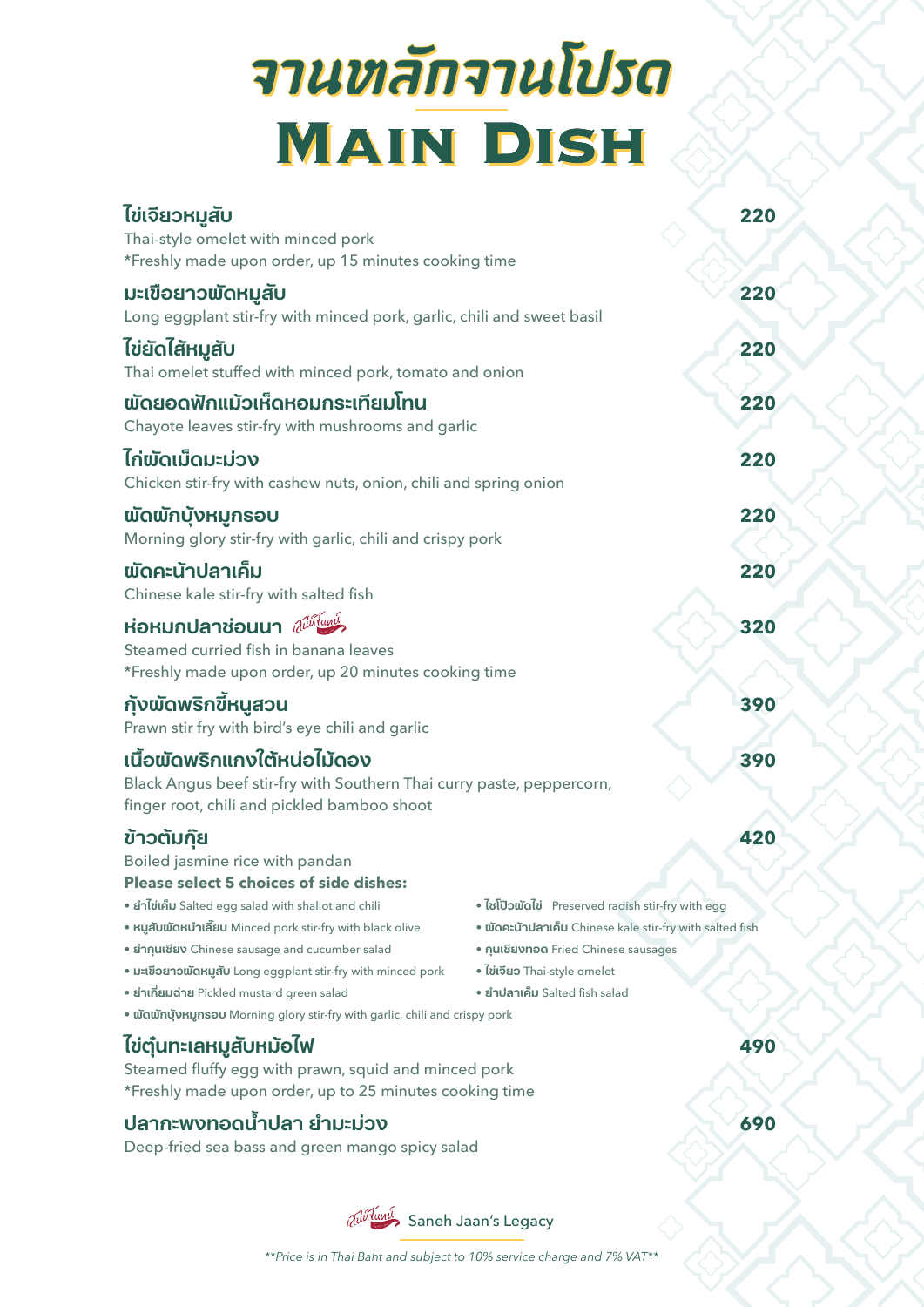# ทานคู่จานหลัก **SIDE DISH**

| ขนมจีน<br>Rice noodles      | 30 |
|-----------------------------|----|
| ข้าวหอมมะลิ<br>Jasmine rice | 30 |
| ข้าวกล้อง<br>Brown rice     | 50 |
| ข้าวมัน<br>Coconut rice     | 50 |
| โรตี                        | 50 |

Roti

# ฮาหารจานเดียวรสเด็ด ONE DISH

| <b>ก๋วยเตี๋ยวคั่วไก่</b><br>Stir-fried flat noodles with chicken and squid                                                 | 220 |
|----------------------------------------------------------------------------------------------------------------------------|-----|
| ้ข้าวกะเพราไก่หรือหมูสับ<br>Wok-fried minced pork or chicken with basil,<br>served with rice and fried egg                 | 220 |
| ข้าวพัดแหนม<br>Fermented sour pork fried rice, served with fried egg                                                       | 220 |
| ข้าวพัดรถไฟหมูหรือไก่<br>Pork or chicken fried rice with kale, tomato, onion and egg                                       | 220 |
| ข้าวพัดหนำเลี้ยบ<br>Fried rice with minced pork, black olive and soft-boiled egg                                           | 260 |
| ่สปาเก็ตติ้ปลาเค็มกังสด<br>Spaghetti with salted fish and prawns                                                           | 320 |
| ข้าวซอยปูนิ่ม<br>Northern Thai coconut curry noodles with soft shall carb                                                  | 320 |
| ข้าวพัดน้ำพริกลงเรือ<br>Chili paste fried rice with minced pork, served with salted eggs,<br>sweet pork and shrimp skewers | 320 |
| พัดไทเสันจันท์กังสด <i>ฝีนี้ในมู</i> ร์<br>Pad Thai noodles with prawns                                                    | 390 |

auitumi Saneh Jaan's Legacy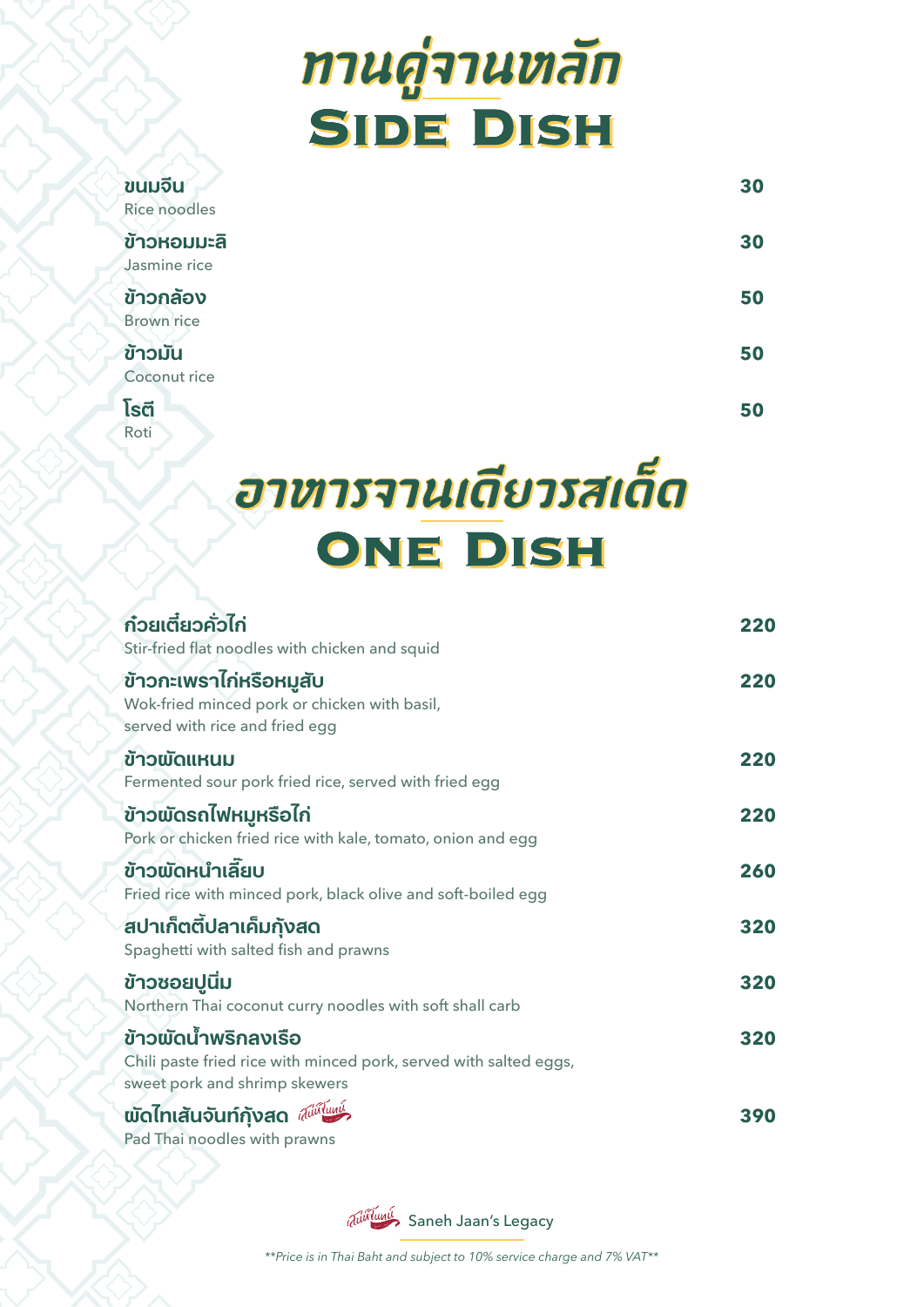# อาหารตะวันตกยอดนิยม WESTERN HITS

| 1/2 Chicken Rotisserie<br>Herb & garlic country-style mashed potatoes, asparagus, carrots,<br>broccolini, garlic and chicken jus | 280 |
|----------------------------------------------------------------------------------------------------------------------------------|-----|
| <b>Cog au Vin</b><br>Braised chicken in red wine, served with potato dauphinoise                                                 | 390 |
| <b>Pot au Feu</b><br>Slow-cooked beef stew with celery, carrot, potato and Dijon mustard                                         | 420 |
| <b>Braised Australian Beef Cheek</b><br>12-hour slow-cooked wagyu beef cheek served with mash potatoes<br>and red wine sauce     | 690 |
| <b>PASTA</b>                                                                                                                     |     |
| <b>Arrabiata</b><br>Choose pasta of choice: (Spaghetti \ Fettuccini \ Angel Hair \ Penne)                                        | 290 |
| <b>Aglio e Olio</b><br>Choose pasta of choice: (Spaghetti \ Fettuccini \ Angel Hair \ Penne)                                     | 290 |
| <b>Beef, Pork and Pancetta Bolognese</b><br>Choose pasta of choice: (Spaghetti \ Fettuccini \ Angel Hair \ Penne)                | 390 |
| <b>Carbonara</b><br>Choose pasta of choice: (Spaghetti \ Fettuccini \ Angel Hair \ Penne)                                        | 390 |
| <b>EXTRA TOPPING</b>                                                                                                             |     |
| • Broccoli, green pea, carrot and local mushroom                                                                                 | 40  |
| • Chicken breast                                                                                                                 | 40  |
| • Minced pork                                                                                                                    | 60  |
| • Squid                                                                                                                          | 100 |
| • Prawn                                                                                                                          | 120 |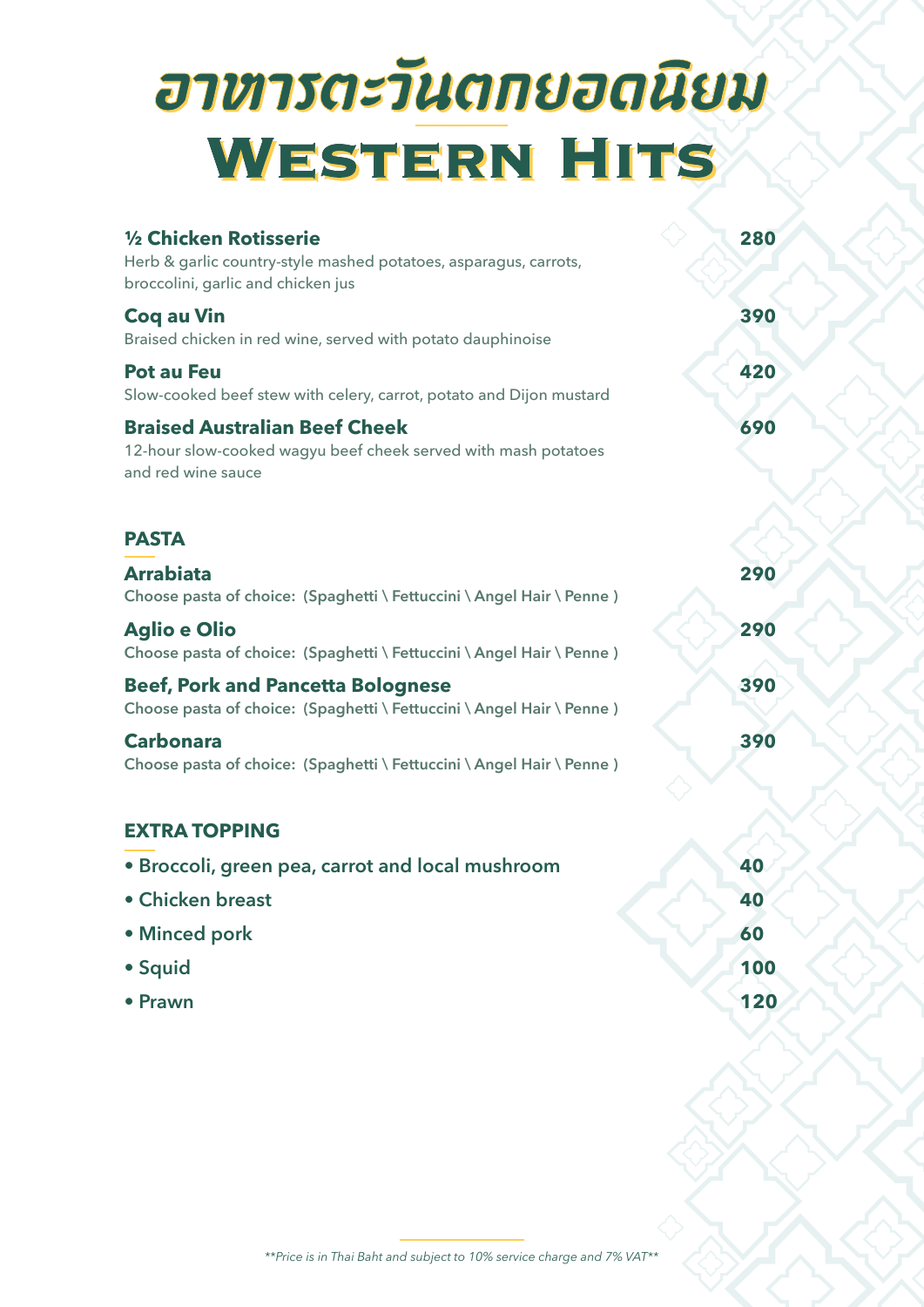# อาหารตะวันตกยอดนิยม WESTERN HITS

### **PIZZA Margherita Pizza 290 Hawaiian Pizza 390 Pepperoni Pizza 390 Barbara Pizza 390 Seafood Pizza 420 Smoked Salmon Pizza 420 Truffle Pizza 420**

### **EXTRA TOPPING**

| • Broccoli, green pea, carrot and local mushroom | 40  |
|--------------------------------------------------|-----|
| • Chicken breast                                 | 40  |
| • Minced pork                                    | 60  |
| · Squid                                          | 100 |
| • Prawn                                          | 120 |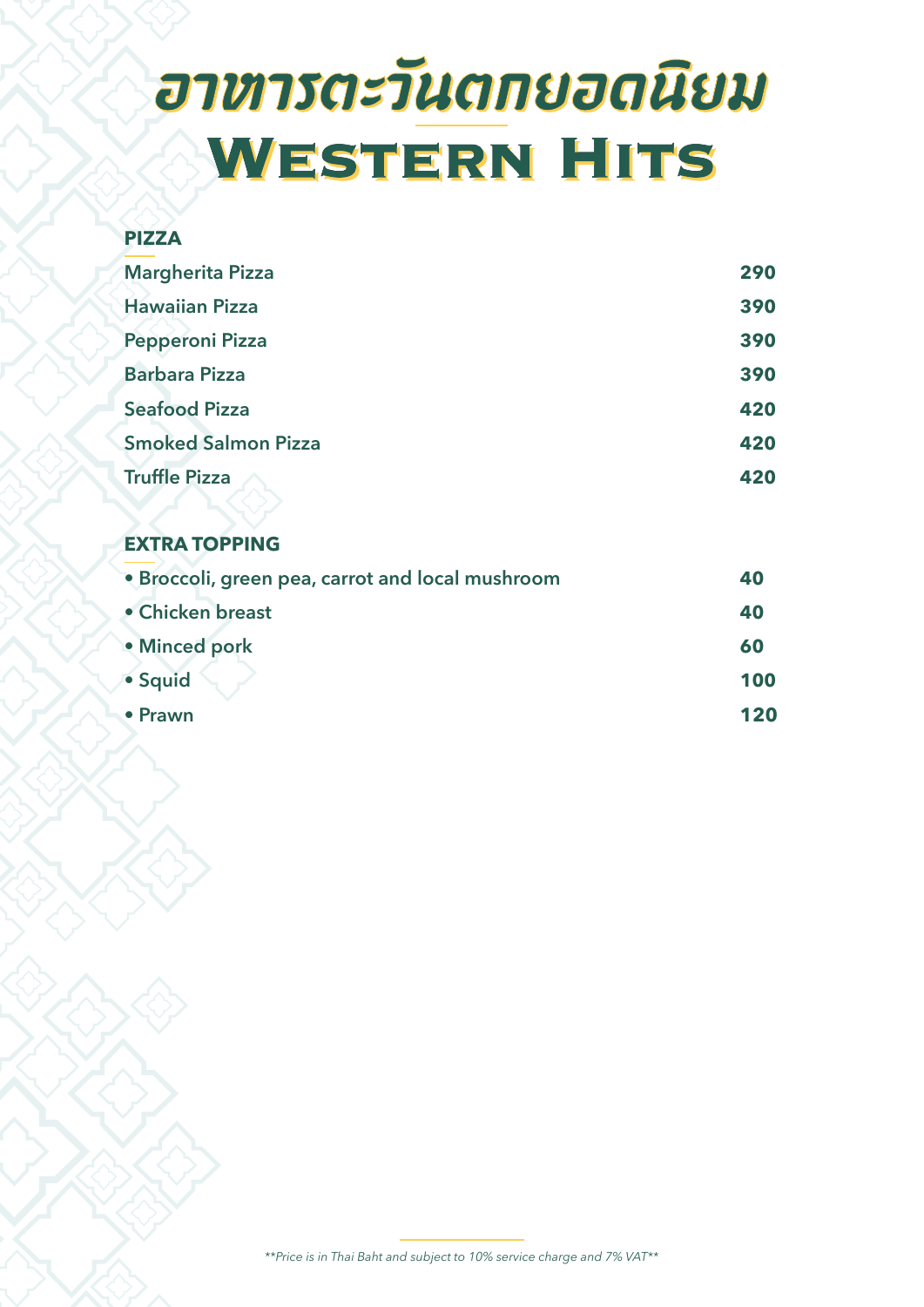# ขนมหาานอร่อยฮื่นใจ DESSERTS

| เฉาก๊วยน้ำตาลทรายแดง                                                                             | 150 |  |
|--------------------------------------------------------------------------------------------------|-----|--|
| Grass jelly syrup and brown sugar                                                                |     |  |
| กล้วยเชื่อมน้ำกะทิ<br>Bananas in syrup with coconut milk                                         | 150 |  |
| ว่านหางจระเข้ในน้ำเชื่อมอัญชันมะนาว<br>Aloe vera compote with butterfly pea syrup and lime juice | 150 |  |
| ลูกตาลลอยแก้ว<br>Sugar palm fruits in syrup                                                      | 150 |  |
| กระท้อนหิมะพริกเกลือ<br>Santol granita                                                           | 150 |  |
| มรกตกรอบ<br>Emerald in coconut milk                                                              | 150 |  |
| ไอติมรวมมิตร<br>Coconut ice-cream with sweet sticky rice, cassava in syrup and peanuts           | 150 |  |
| ข้าวเหนียวมะม่วง<br>Mango sticky rice                                                            | 250 |  |
| สัมฉุนหิมะ<br>Mixed fruits in citrus syrup granita                                               | 250 |  |
|                                                                                                  |     |  |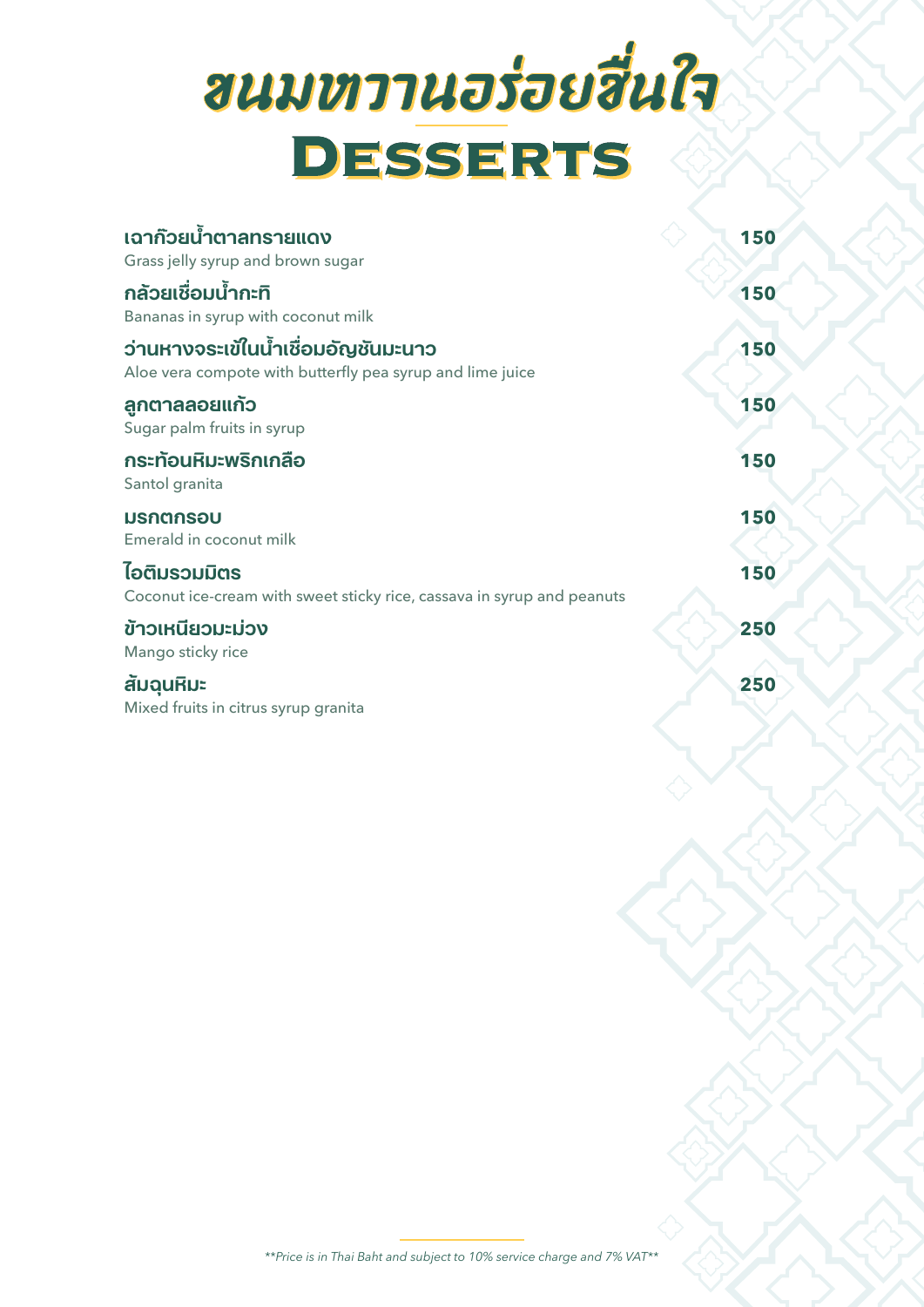

## DRINKS

### **MIDTOWNER'S FAVORITE ICED TEA**

| <b>Chrysanthemum and Pandan Iced Tea</b> | 110 |
|------------------------------------------|-----|
| <b>Lemon Iced Tea</b>                    | 110 |
| <b>Lemongrass and Ginger Iced Tea</b>    | 110 |
| <b>Raspberry Iced Tea</b>                | 110 |

### **FIZZY**

| Coke/Coke Zero/Sprite/Fanta Orange/Ginger Ale/Tonic | 50  |
|-----------------------------------------------------|-----|
| <b>Blue Lemon Soda</b>                              | 110 |
| <b>Honey Lemon Soda</b>                             | 110 |
| <b>Lime Soda</b>                                    | 110 |
| <b>Mango &amp; Passion Fruit Soda</b>               | 110 |
| <b>Plum Soda</b>                                    | 110 |
| <b>Strawberry Soda</b>                              | 110 |

### **SMOOTHIE**

| Coconut        | 130 |
|----------------|-----|
| Lychee         | 130 |
| <b>Mango</b>   | 130 |
| Pineapple      | 130 |
| <b>Salacca</b> | 130 |
| Watermelon     | 130 |
|                |     |

### **FRESH JUICE**

| Orange    | 130 |
|-----------|-----|
| Pineapple | 130 |
| Coconut   | 130 |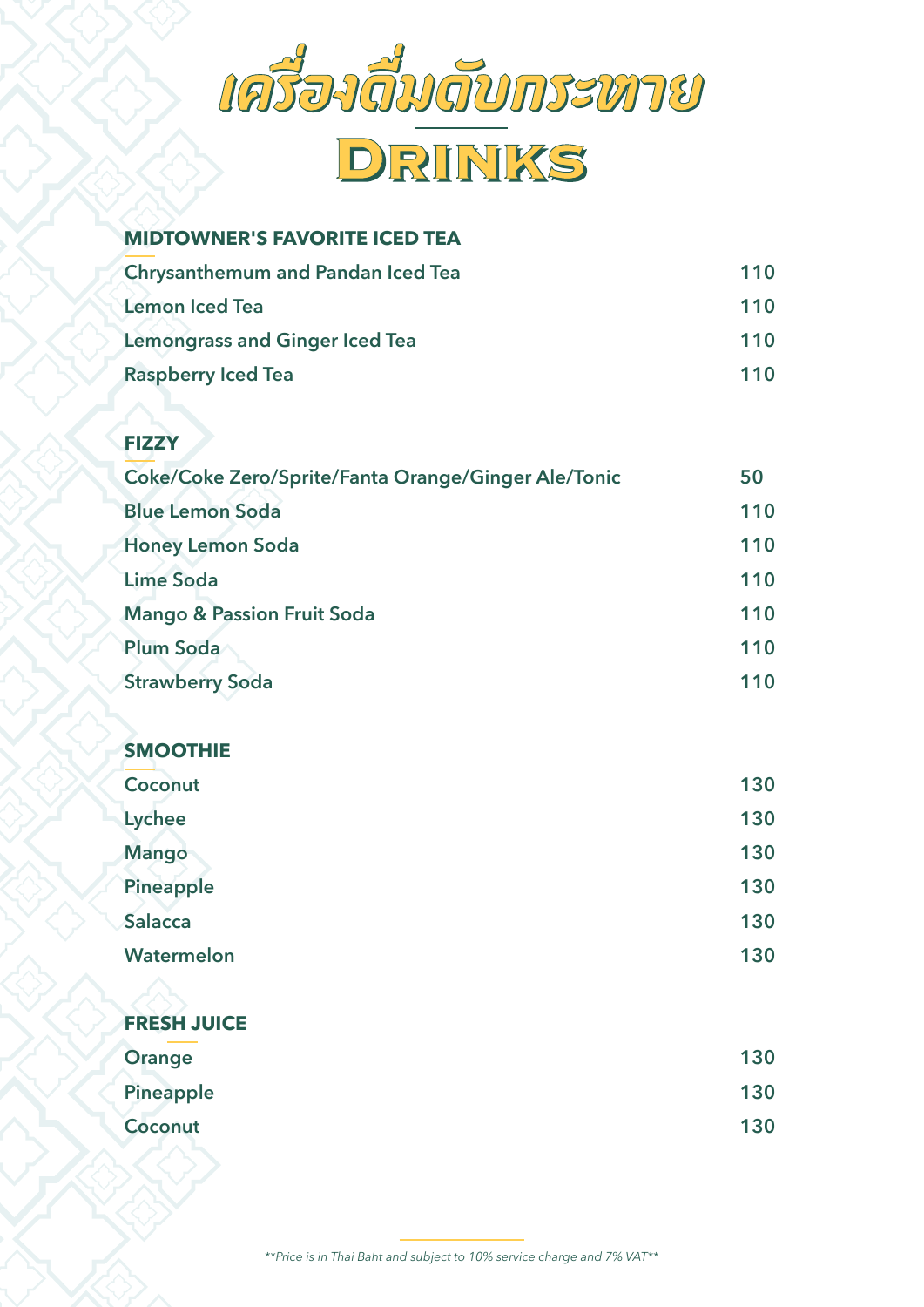

| <b>WATER</b>                             |            |               |
|------------------------------------------|------------|---------------|
| <b>Mont Fleur Mineral Water (500 ml)</b> |            | 50            |
| Acqua Panna/San Pellegrino (500 ml)      |            | 130           |
| Acqua Panna/San Pellegrino (750 ml)      |            | 180           |
| <b>COFFEE &amp; TEA</b>                  | <b>HOT</b> | <b>ICED</b>   |
| <b>Espresso</b>                          | 70         |               |
| <b>Double Espresso</b>                   | 80         |               |
| Americano                                | 70         | 90            |
| Cappuccino                               | 75         | 95            |
| <b>Caffè latte</b>                       | 75         | 95            |
| <b>Mocha</b>                             | 75         | 95            |
| <b>Chocolate</b>                         | 75         | 95            |
| Oliang                                   |            | 95            |
| <b>Thai Milk Tea</b>                     |            | 95            |
| <b>English Breakfast Ceylon</b>          | 70         | 70            |
| <b>Earl Grey Ceylon</b>                  | 70         | 70            |
| Sencha Shizuoka Summer                   | 70         | 70            |
| <b>Highland Oolong</b>                   | 70         | 70            |
| <b>Whole Chamomile</b>                   | 70         | 70            |
| <b>BEER</b>                              |            | <b>BOTTLE</b> |
| Leo                                      |            | 120           |
| Singha                                   |            | 140           |
| Asahi                                    |            | 150           |
| <b>Heineken</b>                          |            | 160           |
| <b>Full Moon Bussaba Ex Weisse</b>       |            | 230           |
| <b>Full Moon Chalawan Pale Ale</b>       |            | 230           |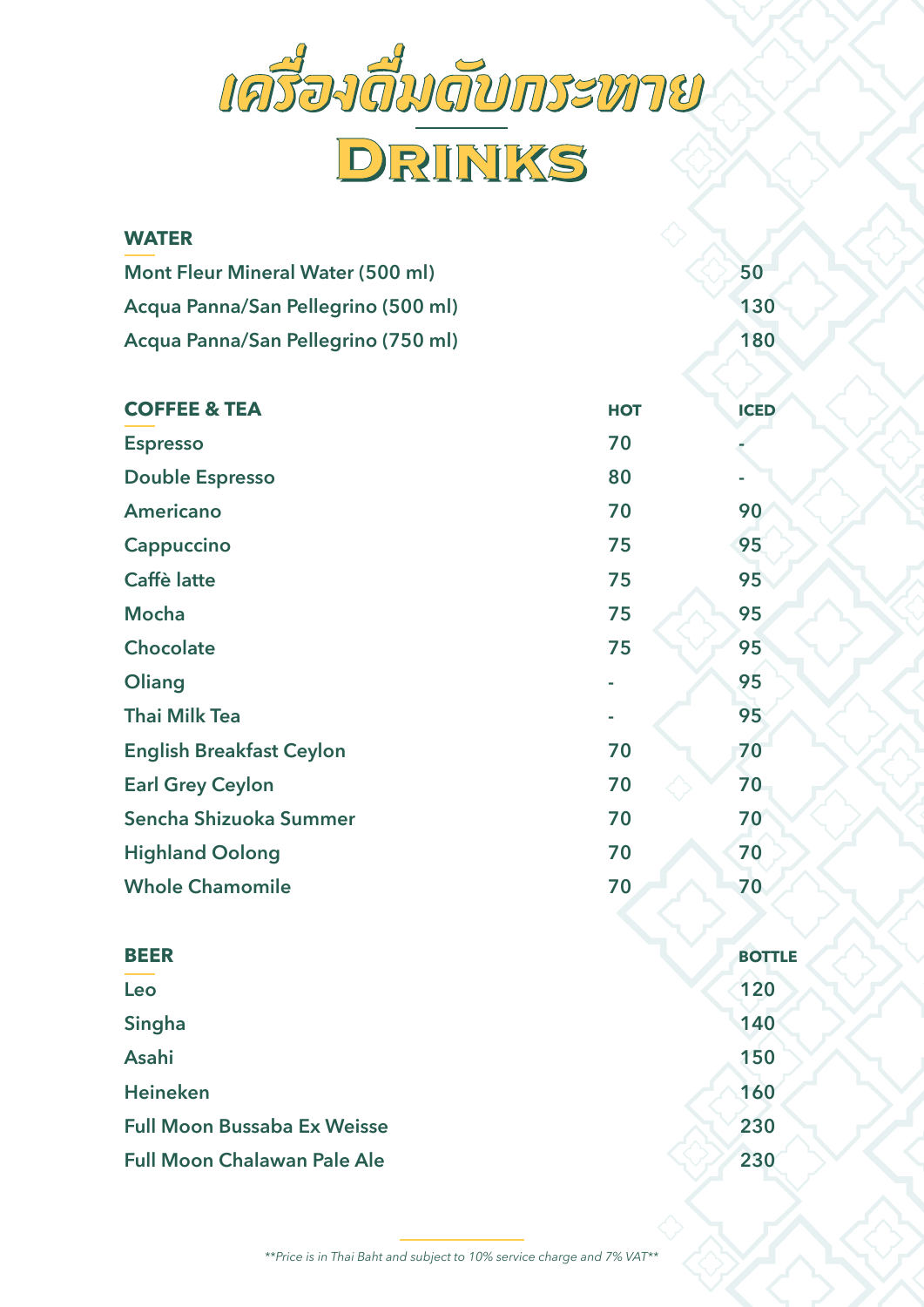

| <b>SPARKLING</b>                                           | <b>GLASS</b> | <b>BOTTLE</b> |
|------------------------------------------------------------|--------------|---------------|
| Cruset Blanc de Blancs Extra Dry, France                   | 300          | 1,400         |
| <b>WHITE</b>                                               |              |               |
| Chardonnay, Cruse, Lanquedoc, France, 2019                 | 300          | 1,400         |
| Hunter's Sauvignon blanc, Marlborough, New Zealand, 2018   | 330          | 1,500         |
| <b>RED</b>                                                 |              |               |
| Velenosi Montepulciano D' Abruzzo DOC, Italy, 2018         | 300          | 1,400         |
| Little Yering Shiraz, Australia, 2016                      | 330          | 1,500         |
| <b>CHAMPAGNE</b>                                           |              | <b>BOTTLE</b> |
| <b>Taittinger Prestige Brut, NV</b>                        |              | 4,900         |
| <b>SPARKLING</b>                                           |              |               |
| Zandetto Prosecco Brut, Veneto, Italy, NV                  |              | 1,400         |
| Rival Thai Coconut infused sparkling Australian Chardonnay |              | 1,400         |

| <u>kali ilidi Coconut ililused sparkiliy Australian Chardonnay</u>    | 17 T V V |
|-----------------------------------------------------------------------|----------|
| Rival Thai Mangosteen infused sparkling Australian Cabernet Sauvignon | 1,400    |
| <b>Undurraga Pinot Noir Rose, Chile NV</b>                            | 1.500    |

#### **SWEET**

| Riesling Spatlese, Joh Joh Prum Bernkasteler Badstube, Mosel, Germany |  | 2,800 |
|-----------------------------------------------------------------------|--|-------|
|-----------------------------------------------------------------------|--|-------|